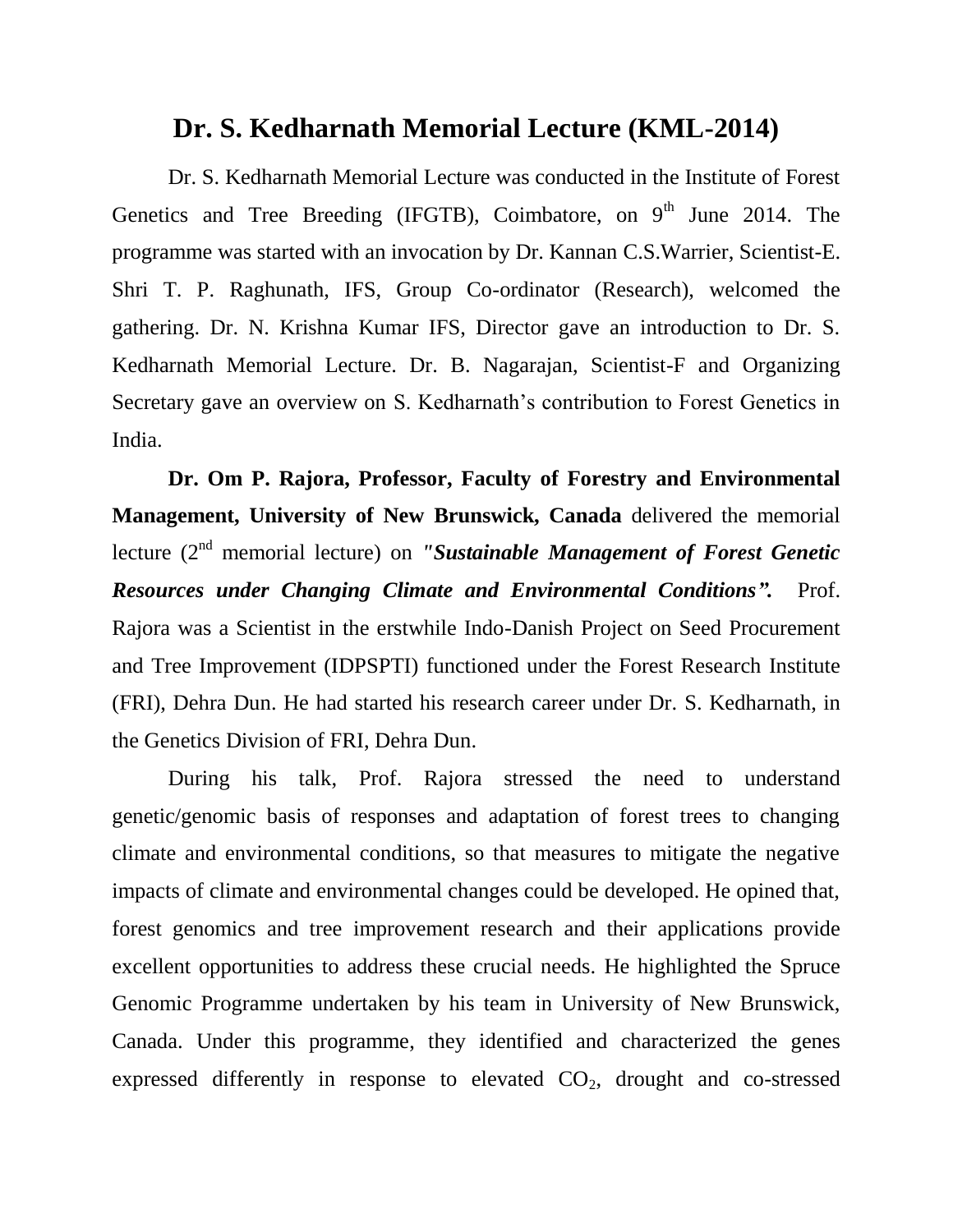conditions in Black Spruce (*Picea mariana*) and studied their relationships with physiological traits. The mapping of quantitative trait loci for biomass allocation and eco-physiological traits related to growth and adaptation to climate change were also carried out in this species. He also explained the research work done in Red Spruce (*Picea rubens*) in which they identified genes under natural selection in response to air pollution and involved in local adaptation.

Dr. Om P. Rajora offered his technical support and guidance for developing similar research programmes on forest genomics in the context of climate change and physiological stress. He also underscored the need to conceptualize multiinstitutional projects for the management of Forest Genetic Resources in India.

About 100 participants, including the Director, Officers, Scientists, Scientific Staff and Research Scholars of IFGTB; Director and Scientists from Salim Ali Centre for Ornithology and Natural History (SACON), Coimbatore, Head of Office, Botanical Survey of India (Southern Circle), Coimbatore, Principal, Forest School, Walayar, Kerala, Deputy General Manager, Tamilnadu Newsprint and Papers Ltd. (TNPL), Karur; faculty and students from Tamil Nadu Agricultural University (TNAU), Coimbatore, faculty and students from Vanavarayar Institute of Agriculture, Pollachi and students of local colleges / universities attended the memorial lecture.

Shri K. Rajnath and Smt. Pushpa Rajnath, the son and daughter-in-law of Dr. S. Kedharnath also participated in the programme.

The programme ended with vote of thanks proposed by Dr. K. R. Sasidharan, Scientist-E.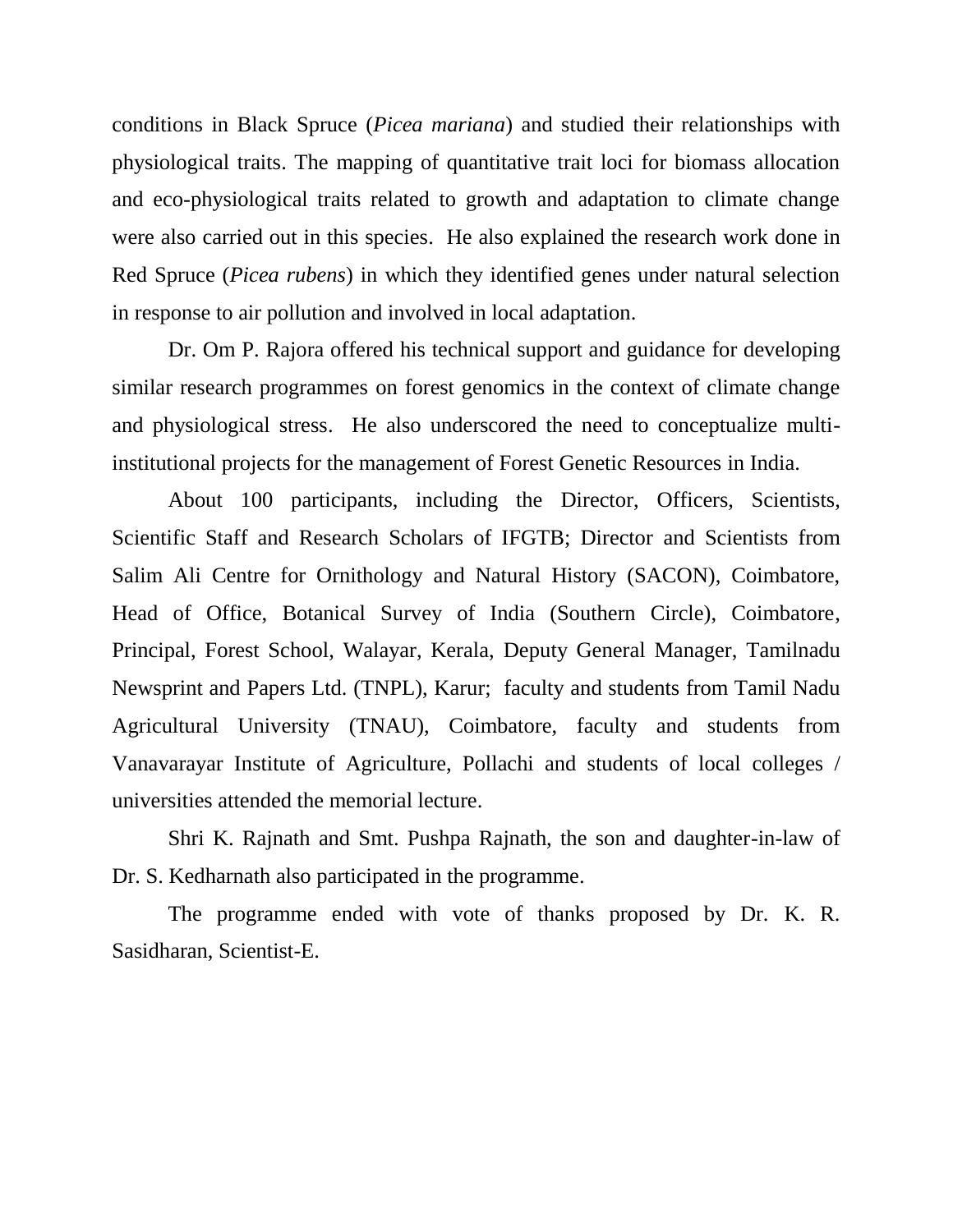

**Invocation**



**Dr. N. Krishnakumar, IFS, Director addressing the gathering**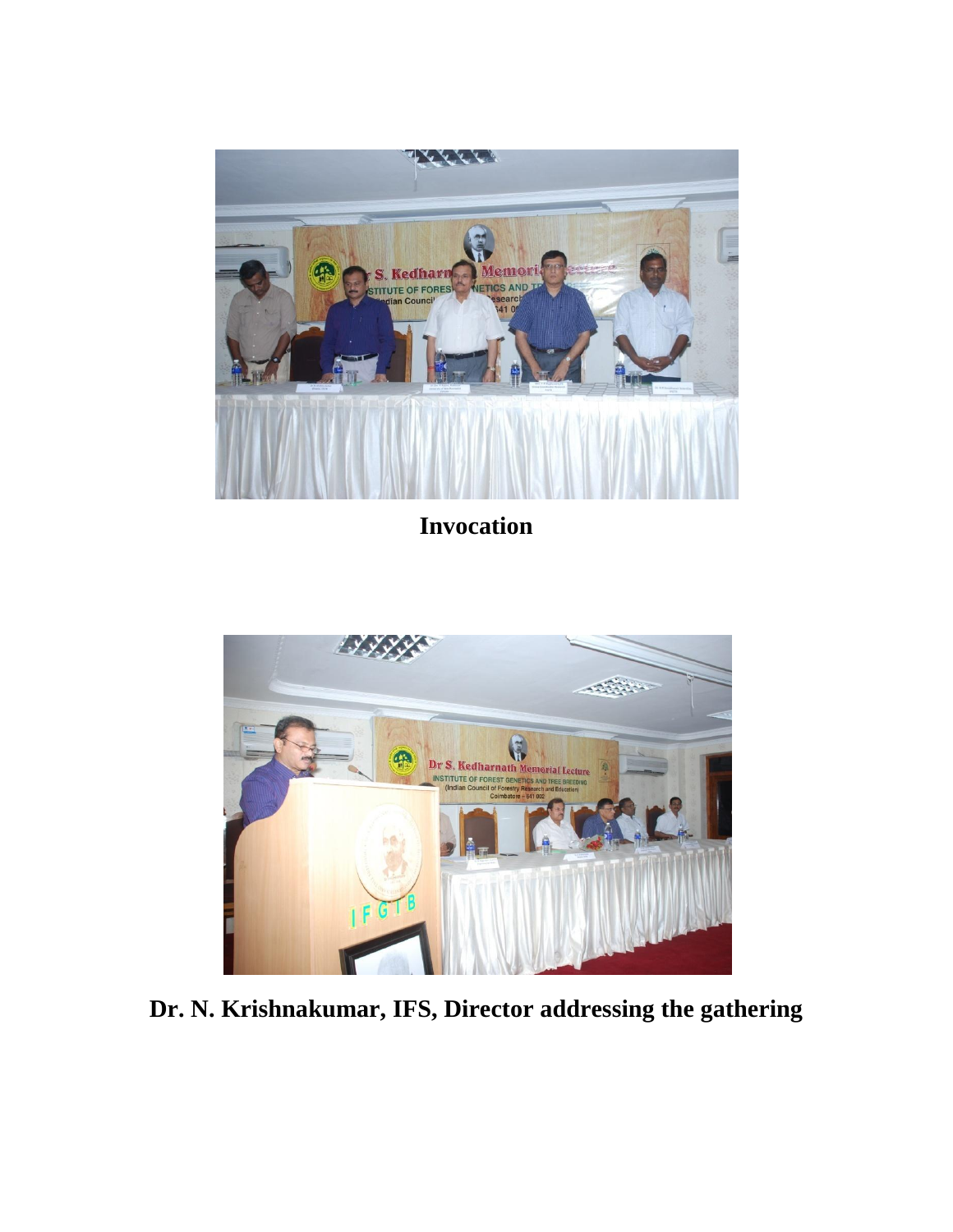

**Shri T.P.Raghunath, IFS, Group Co-ordinator (Research) delivering the welcome address**



**Shri K. Rajnath, S/o Dr. S. Kedharnath addressing the gathering**